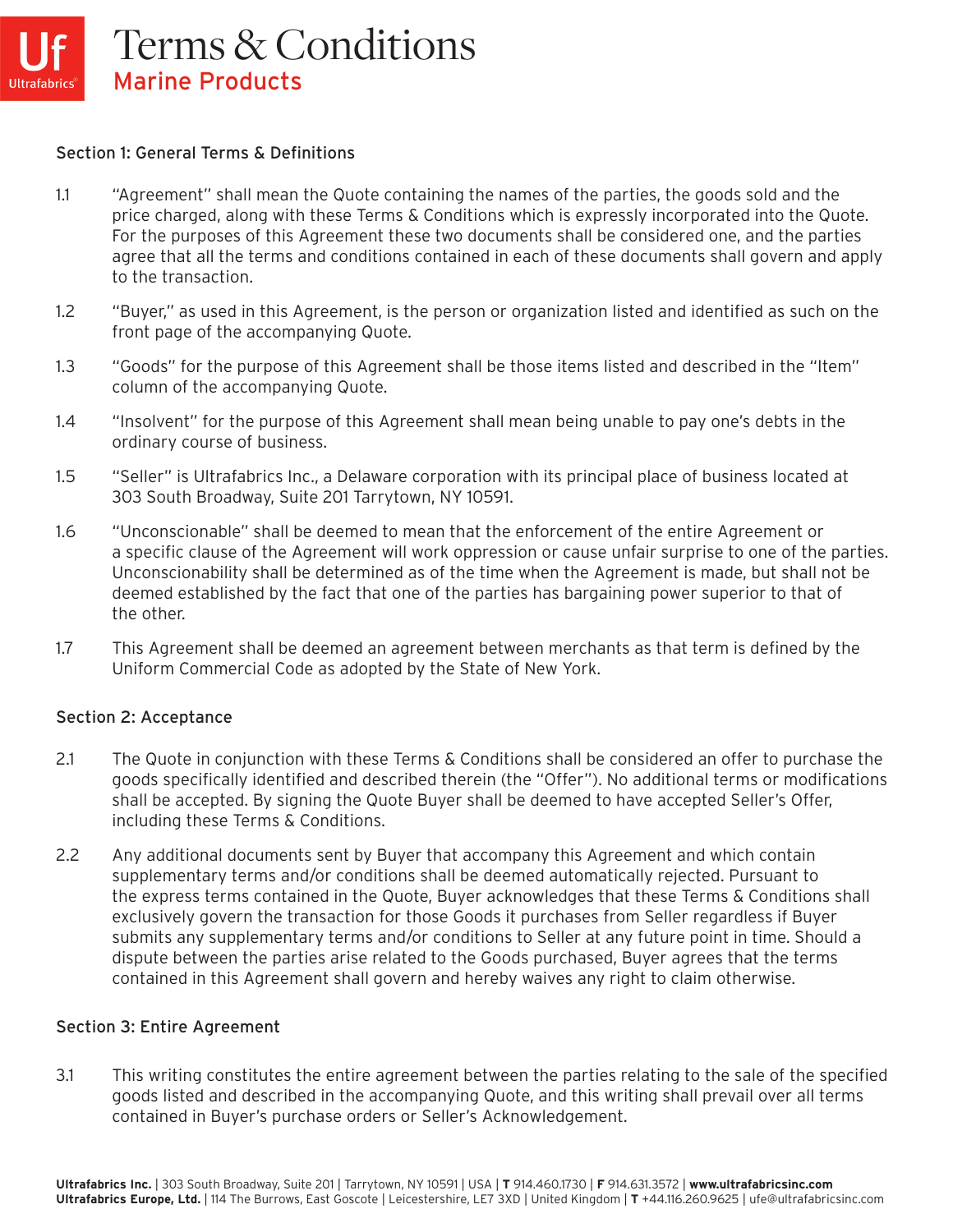3.2 No modifications to this Agreement shall be binding on Seller unless the modification is in writing and signed by both parties to this Agreement.

### Section 4: General Obligations of the Parties

- 4.1 Seller shall transfer and deliver to Buyer goods that conform with those set forth in the accompanying Quote. All goods will be shipped F.O.B. Seller's facility as reflected in the accompanying Quote, and the place for delivery shall be Buyer's place of business as listed in the "Ship To" portion of said document. Seller shall have the option to deliver the goods in two or more installments as Seller shall elect, but Seller shall give Buyer five (5) days' written notice of any intention to make delivery in installments and of the schedule of deliveries to be made.
- 4.2 Buyer shall promptly forward payment to the Seller in accordance with the terms of this Agreement and accept from Seller all conforming goods.

## Section 5: Title & Risk of Loss

- 5.1 For all domestic transactions, unless otherwise stated on the front of the accompanying Quote, title to, and all risk of loss, injury or destruction to the goods, shall be borne by Buyer from the point Seller delivers the goods to the carrier for shipment. Any such loss, injury, or destruction shall not release Buyer from any obligation under this Agreement.
- 5.2 Buyer may, at its own expense, purchase insurance from the shipping carrier selected by Seller which covers the value of the goods should they be damaged or lost in transit. Upon Buyer's request, Seller shall obtain from the carrier and furnish to Buyer the estimated cost to procure said insurance.

## Section 6: Payment

- 6.1 No shipment to Buyer of any goods covered by this Agreement shall be made until Seller receives full payment for the goods by cash, check, or certified funds. If Buyer makes payment by non-certified check, shipment of the goods will not occur until the check is honored by the drawee bank or other financial institution and the payment is remitted to Seller's bank or other financial institution. Failure to tender payment as required shall constitute a breach of this Agreement and justify Seller's withholding or stopping delivery of the goods.
- 6.2 Buyer may request that a credit line be established for its benefit, the terms and approval of which shall be decided at Seller's sole discretion. Buyer agrees to furnish to Seller upon demand any requested financial and credit information pertaining to the Buyer's business enterprise for the establishment and/or continuation of any credit line.

#### Section 7: Right of Inspection

7.1 Buyer shall have seven (7) business days to inspect the goods commencing from the date of their arrival at Buyer's facility. Any objection to the condition, quality, grade, or general conformity of the goods must be made in writing and received by Seller within said time period. Said writing must specify in detail the basis of Buyer's objection and advise of its intention to accept or reject the goods in their present form. The failure of Buyer to comply with these conditions shall constitute irrevocable acceptance of the goods by Buyer.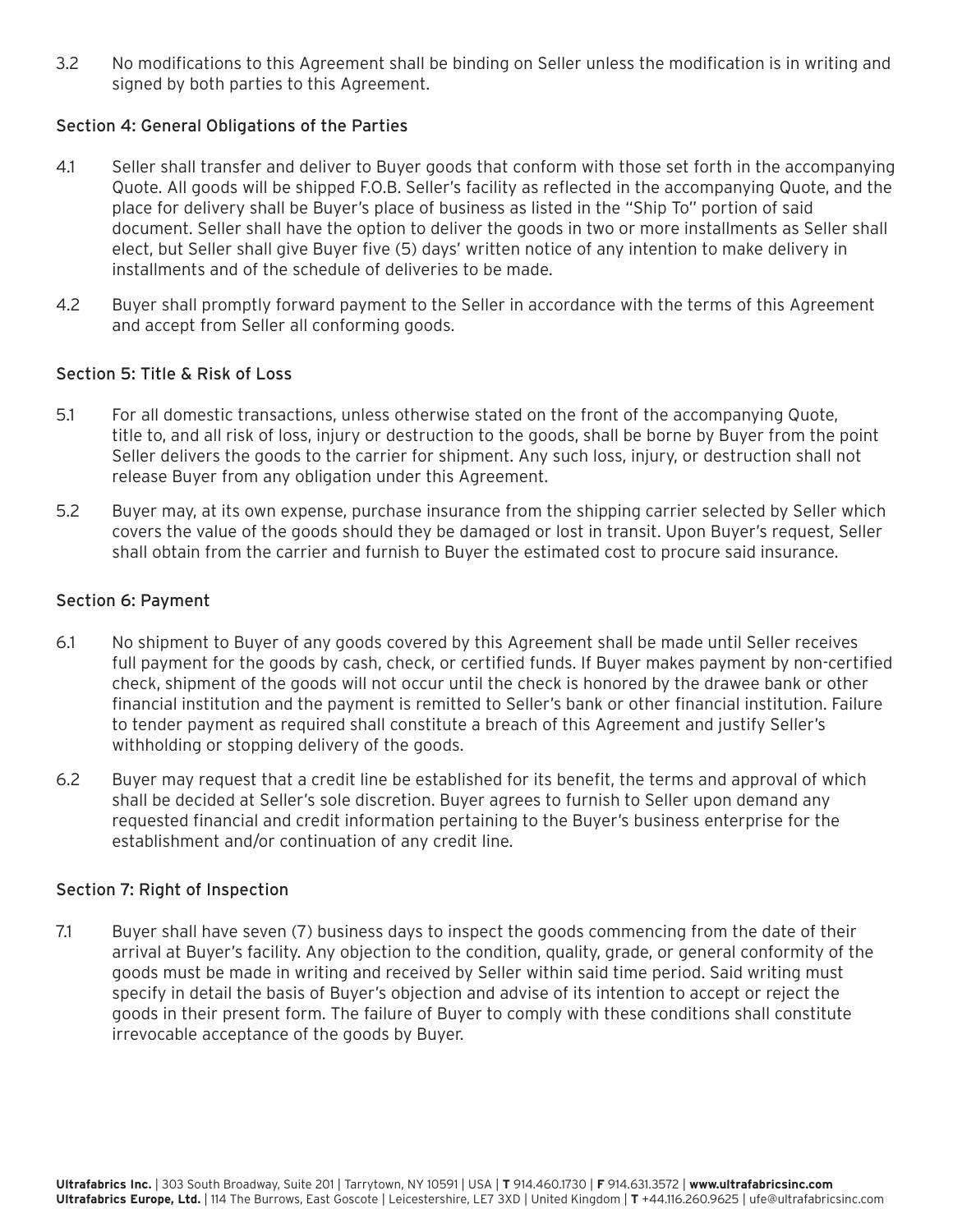- 7.2 Upon Seller's receipt of notification from Buyer of its rejection of non-conforming goods, Buyer shall wait for Seller to provide it with instructions regarding their disposal which shall be given in a reasonable time, but shall in no event exceed six (6) weeks. Buyer may not return goods unless written authorization is received from Seller. Parties acknowledge that the goods are not perishable and are of such kind that they will not decline in value. If Seller fails to give instructions to Buyer regarding the disposition of rightfully rejected goods within said six (6) week period, Buyer shall have the right to either:
	- (i) store the goods for the account of Seller; or
	- (ii) ship the rejected goods back to the Seller at the expense of Seller.
- 7.3 Seller shall have six (6) weeks to cure any objection raised by Buyer due to receipt of defective and/or non-conforming goods before Seller incurs any liability to Buyer.
- 7.4 Any use of the goods, including, but not limited to, the cutting of the material, shall be deemed and construed as an acceptance of the goods and as conclusive evidence that the goods are as represented unless Buyer receives written authorization from Seller before doing so.
- 7.5 If Buyer has accepted the goods tendered under this Agreement in any manner described in these Terms & Conditions, or prescribed pursuant to Section 2-606 of the Uniform Commercial Code as adopted by the State of New York, Buyer shall have no right to revoke its acceptance of the goods.

## Section 8: Assignment & Delegation

- 8.1 Seller may, at its sole option and without the Buyer's consent, assign or delegate any of its rights or obligations under this Agreement and such assignment or delegation in itself shall not be sufficient grounds for any legal claim or action by Buyer.
- 8.2 Buyer shall have a right to assign its rights or delegate its performance under this Agreement only after first obtaining the written consent of the Seller. Buyer acknowledges that Seller has a substantial interest in having Buyer perform or control the acts required by this Agreement and that any unauthorized assignment or delegation would increase the burden or risk involved and would impair its chance of obtaining performance and/or payment. Any assignment or delegation by Buyer without the express authorized consent of Seller shall be considered a material breach of this Agreement.

#### Section 9: Nondisclosure

- 9.1 Each party agrees to regard as highly confidential all information developed by or communicated to it in the course of or in connection with its performance under this Agreement. Each party agrees that it will not, without the prior express and written consent of the other party, make any oral or written disclosures of any such confidential information, either during or after the term of this Agreement. However, such information may be disclosed to employees of the parties and other authorized persons who may be designated to perform work pursuant to this Agreement.
- 9.2 The parties further agree that all data, drawings, specifications or other technical information furnished directly or indirectly, in writing or otherwise, to each other pursuant to this Agreement, shall in no event become the property of the other party and shall be used only in fulfilling the obligations imposed by the Agreement and shall not be duplicated or disclosed to others or used in whole or in part for any other purpose.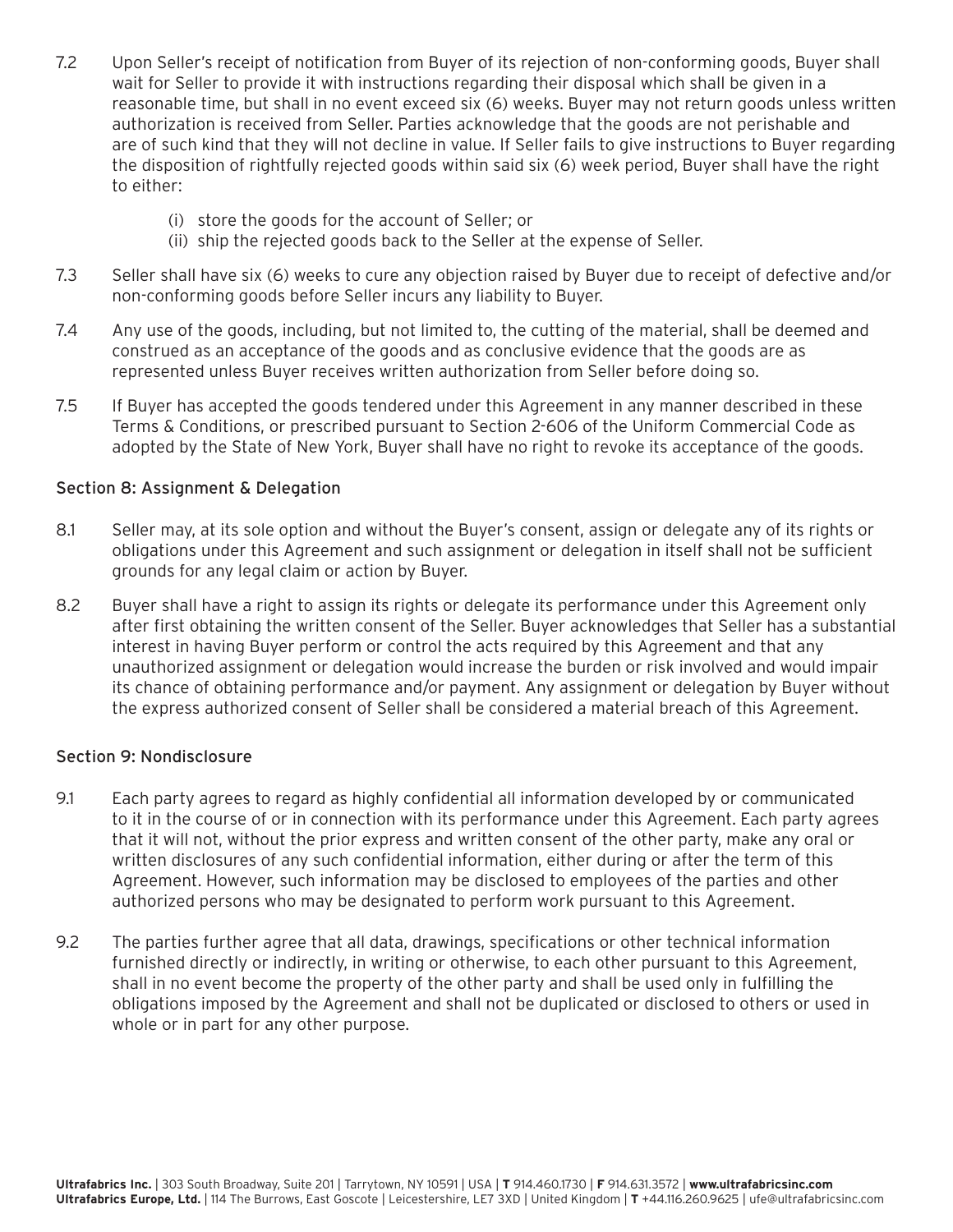### Section 10: Trademarks & Patents

- 10.1 Buyer has no knowledge of any trademark or patent rights that third parties may claim in the goods. Seller makes no warranty with respect to the freedom of the goods from claims of infringement by third parties arising from trademark, patent or other property rights in the goods covered.
- 10.2 Buyer agrees to indemnify and defend Seller and hold Seller harmless from all legal expenses that may be incurred, as well as all damages and costs that may finally be assessed against Seller, in any action for patent or trademark infringement for which Seller becomes liable as a consequence of manufacturing the goods covered by this Agreement in conformity with specifications and detailed designs furnished by Buyer.

### Section 11: Casualty to Goods

If there is casualty to the goods covered under this Agreement which occurs without fault to either party (including negligence and willful misconduct) and before risk of loss has passed to Buyer, then:

- a) If the loss is total, the contract is avoided;
- b) If the loss is partial or the goods have so deteriorated as to no longer conform to the Agreement, Buyer may demand inspection and either
	- (i) treat the Agreement as avoided; or
	- (ii) accept the goods with due allowance from the contract price for the deterioration or the deficiency in quantity, the sum of which must be mutually agreed to between the parties.

#### Section 12: FORCE MAJEURE

- 12.1 Seller shall not be liable for any delay or non-delivery of the Goods for so long as such delay/nondelivery is due to, in whole or in part, any unforeseeable circumstances or events beyond Seller's reasonable control, including, without limitation: embargos, seizures, acts of God (including, without limitation, fires, floods, earthquakes and severe weather), epidemics, pandemics, quarantine restrictions, civil unrest, lack of the usual means of transportation, strikes, inability to obtain necessary labor or materials, civil or military authority, insurrection, acts of terrorism, war, or the adoption or enactment of any foreign or domestic law, ordinance, regulation, ruling or order directly or indirectly rendering impossible or commercially impractical the production or delivery of the Goods under this Agreement (an "Excusable Delay"). For the avoidance of doubt, the foregoing list shall not be considered exhaustive and an Excusable Delay shall be deemed to include: (i) any unforeseeable circumstances, whether similar or dissimilar to any of the listed events contained herein, that are beyond the Seller's reasonable control; and (ii) the incapability of Seller to obtain the Goods from its manufacturer due to unforeseen circumstances which directly impact said manufacturer's ability to produce or timely ship the Goods.
- 12.2 If any delivery under this Agreement is suspended or delayed by reason of an Excusable Delay, then any and all deliveries so suspended or delayed may, at Seller's option, be made after such event or condition has ceased to exist. Buyer shall not be permitted to terminate the Agreement or cancel an order for goods because of the Seller's inability to perform due to an Excusable Delay.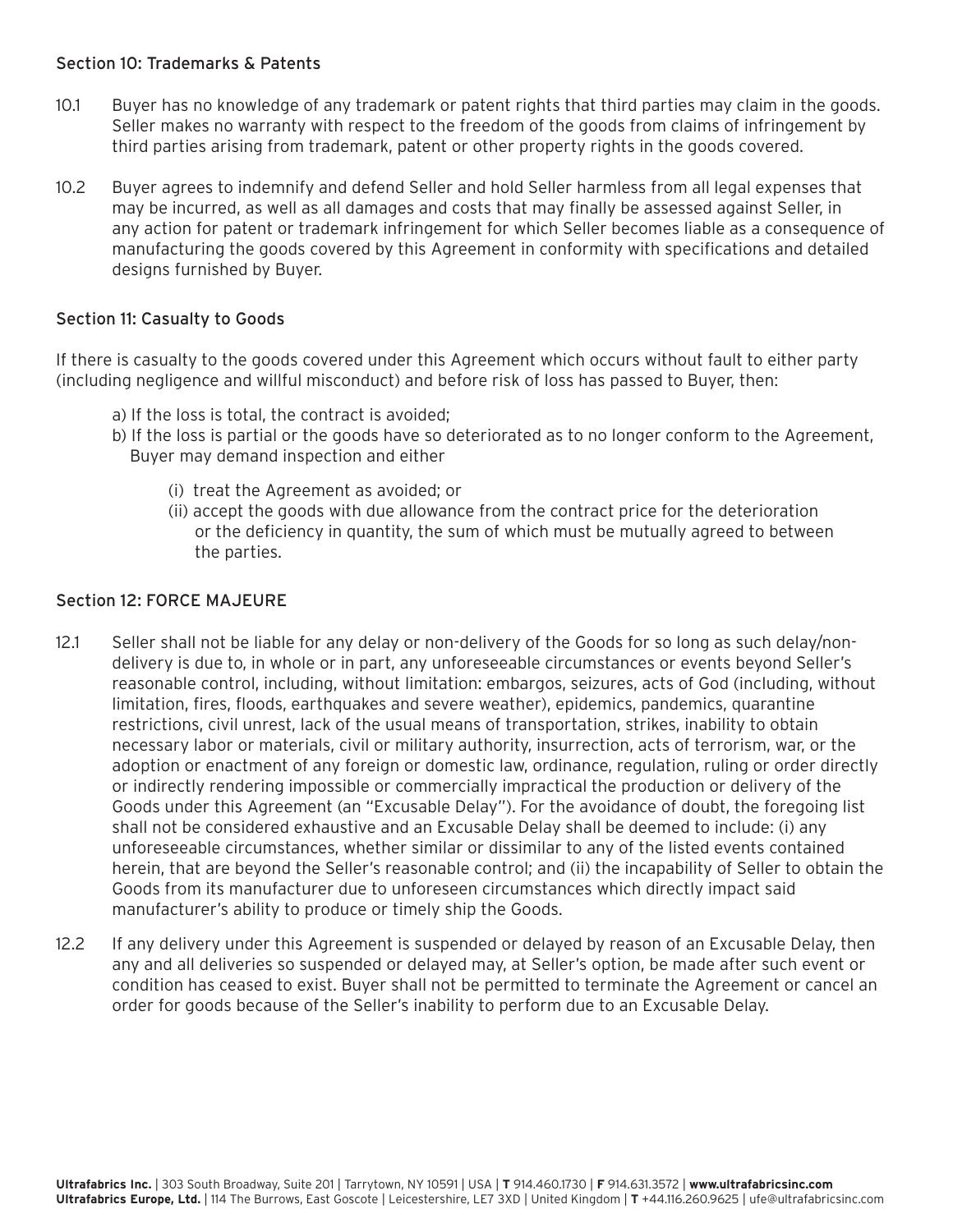## Section 13: Warranties

- 13.1 Seller warrants the goods covered under this Agreement against original defects in materials or workmanship for a period of two (2) years from the date of shipment. This warranty is nontransferable and is limited to the original Buyer. This warranty does not cover claims for conditions or damages caused by shipping, abuse, accidents, alterations, misuse, neglect, improper upholstery (including improper venting of upholstery and substructure), reverse crocking/dye transfer, normal wear and tear, or other physical damage, or from failure to exercise due care in the measurement, installation, cleaning or maintenance of the fabric (including damage caused by improper storage of the vessel). This warranty also does not cover claims for: (i) scuffs, scratches and scrapes; (ii) inconsistent fading; (iii) pinking; (iv) mold; (v) mildew; (vi) staining; (vii) premature degradation caused by the product's exposure to contaminates (including, without limitation, exposure to lotions, oils, and grease); (viii) bleeding from adjacent boat components; (ix) tears and abrasive or excessive wear; and (x) damage due to repair, alteration, or modification of the product by anyone other than Seller, unless such repair, alteration or modification is authorized by Seller in writing.
- 13.2 Seller warrants that the goods shall conform to all specifications provided to Buyer prior to its purchase unless Buyer has provided it with alternative specifications to which Seller has accepted in writing. If a sample was provided to Buyer prior to its execution of this Agreement, Seller warrants that the goods ordered and delivered shall conform to said sample in respect to color, texture, and pattern, with the exception of slight variations that typically occur in the materials' production and that are commercially acceptable and in accordance with usage of trade.
- 13.3 To obtain performance of any obligation under this warranty, Buyer must immediately contact Seller upon the discovery that it has a warranty claim under the provisions of this Agreement. Buyer must comply with all instructions of the Seller in processing its warranty claim, including, but not limited to, providing Seller with all documentation and material it requests within thirty (30) days. Buyer's failure to comply with any request made by Seller within said time period shall be deemed an abandonment of its warranty claim and bar Buyer from making any future warranty claims with respect to those goods.
- 13.4 THE WARRANTY PRINTED ABOVE IS THE ONLY WARRANTY APPLICABLE TO THIS PURCHASE. ALL OTHER WARRANTIES, EXPRESS OR IMPLIED, INCLUDING, BUT NOT LIMITED TO, THE IMPLIED WARRANTIES OF MERCHANTABILITY, FITNESS FOR A PARTICULAR PURPOSE , AND THOSE ARISING FROM COURSE OF DEALING ARE DISCLAIMED. Some states do not allow limitations on implied warranties, so the above limitation may not apply to you, but nevertheless any claim for breach of an implied warranty in those states which do not permit their disclaimer shall be governed by the terms contained in Paragraph 13.5 directly below.
- 13.5 It is understood and agreed that Seller's liability and Buyer's sole remedy under this warranty is to replace the defective goods without charge. Defective products will only be replaced after Seller has inspected the goods in question and determined that such goods are defective. Seller shall not be responsible for the costs associated with the measuring or installing of the replacement product. IN NO EVENT SHALL SELLER BE LIABLE FOR ANY INDIRECT, SPECIAL, INCIDENTAL, CONSEQUENTIAL OR SIMILAR DAMAGES (INCLUDING, BUT NOT LIMITED TO, LOST PROFITS OR REVENUE, INABILITY TO USE THE PRODUCT OR OTHER ASSOCIATED PRODUCTS/EQUIPMENT, THE COST OF SUBSTITUTE EQUIPMENT, AND CLAIMS BY THIRD PARTIES) RESULTING FROM THE USE OF THIS PRODUCT.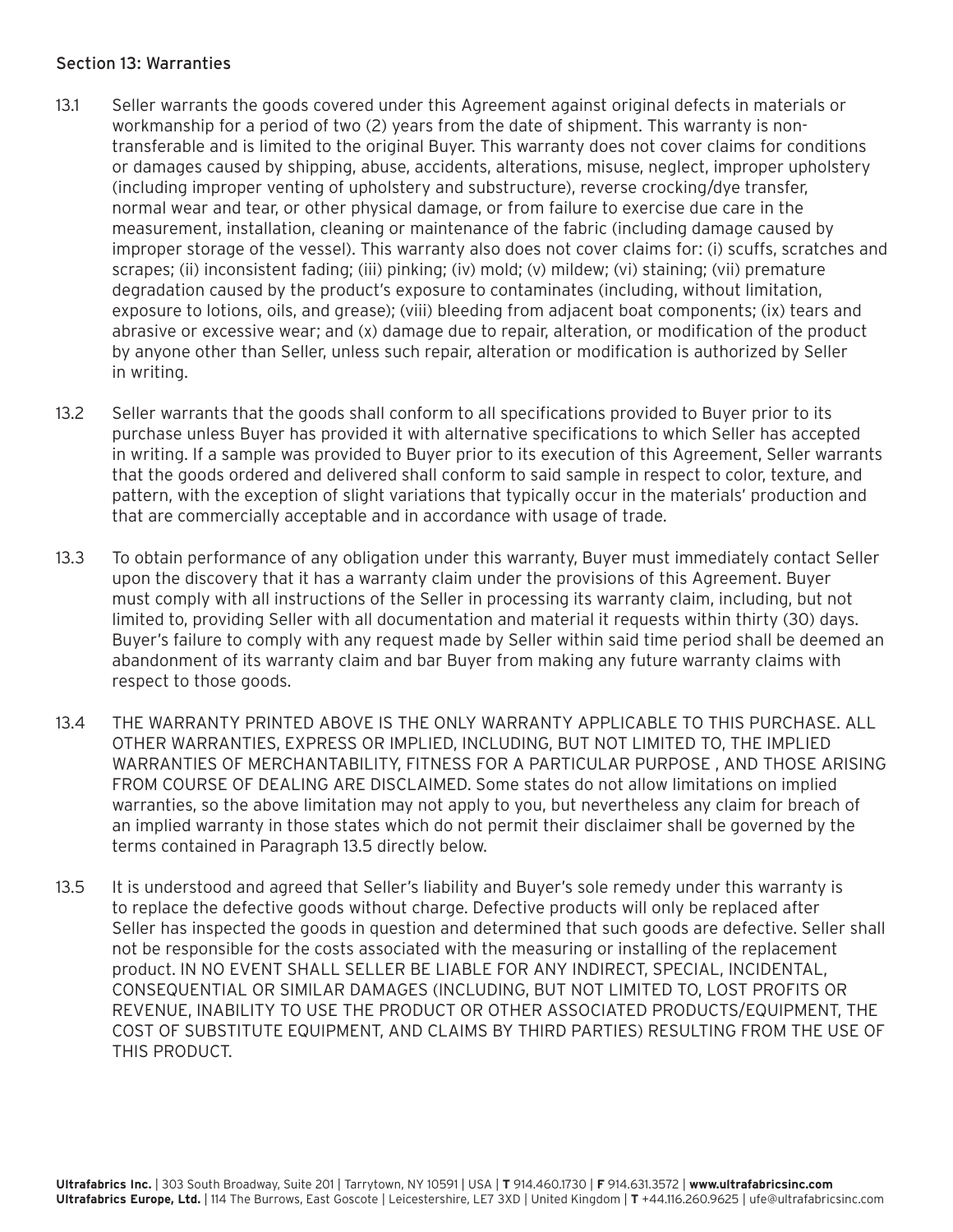## Section 14: Limitation of Remedies

- 14.1 If Buyer becomes Insolvent as that term is defined in this Agreement, or files for protection under applicable bankruptcy laws, whether voluntary or involuntary, Seller may refuse to ship the goods covered by this Agreement except for those paid for in cash or by certified funds. Seller may also stop delivery of goods in transit. Seller shall also be entitled to reimbursement for the reasonable and proper cancellation charges it accrues as a result of Buyer's insolvency.
- 14.2 Should Seller fail to make delivery, or otherwise breaches or repudiates this Agreement, Buyer's sole remedy for any and all losses or damages shall be limited to the recovery of the difference between the contract price and the market price as provided in Section 2-712 of the Uniform Commercial Code as adopted in the jurisdiction governing this Agreement. IT IS UNDERSTOOD AND AGREED THAT SELLER'S LIABILITY WHETHER IN CONTRACT, IN TORT, UNDER ANY WARRANTY, IN NEGLIGENCE OR OTHERWISE, SHALL NOT EXCEED THE RETURN OF THE PURCHASE PRICE PAID BY BUYER AND UNDER NO CIRCUMSTANCES SHALL SELLER BE LIABLE FOR SPECIAL, INDIRECT, INCIDENTAL OR CONSEQUENTIAL DAMAGES (INCLUDING, BUT NOT LIMITED TO, LOST PROFITS OR REVENUE, INABILITY TO USE THE PRODUCT OR OTHER ASSOCIATED PRODUCTS/ EQUIPMENT, THE COST OF SUBSTITUTE EQUIPMENT, AND CLAIMS BY THIRD PARTIES). THE PURCHASE PRICE STATED IN THIS AGREEMENT IS GIVEN IN CONSIDERATION IN LIMITING SELLER'S LIABILITY. NO ACTION, REGARDLESS OF FORM, ARISING OUT OF THE TRANSACTIONS UNDER THIS AGREEMENT MAY BE BROUGHT BY BUYER MORE THAN TWO (2) YEARS AFTER THE CAUSE OF ACTION HAS ACCRUED AS DEFINED AND DESCRIBED IN MORE DETAIL IN PARAGRAPH 14.3 DIRECTLY BELOW.
- 14.3 For the purposes of this Agreement, a cause of action for the breach of this Agreement shall accrue when the breach occurs, whether or not the parties are aware of the breach at that time. For breach of warranty claims, the cause of action shall accrue on tender of the goods.
- 14.4 Should Buyer default in any provision of this Agreement, including any extensions of or amendments mutually entered into between the parties, Seller shall have the right to declare the unpaid balance of the purchase price immediately due and owing.

# Section 15: Termination

Except in case of an actual breach of an obligation or duty under this Agreement, or as otherwise provided under this Agreement, neither party shall have the power to terminate this Agreement unilaterally; both parties must act together to terminate this Agreement and termination may be accomplished only by a writing signed by both parties.

# Section 16: Liability

Buyer shall indemnify and defend Seller, its subsidiaries and affiliates and their respective officers, directors, employees and agents ("Indemnitees") from and against all liabilities, claims, damages, penalties, fines, forfeitures, suits and expenses incident thereto (including costs of defense and reasonable attorneys' fees), which Indemnitees may incur, become responsible for, or pay out as a result of any third-party claims under theories of tort, product liability, negligence, warranty, contract, or statute, arising out of the use, storage, sale, processing or other disposition the goods covered by this Agreement after their delivery to Buyer.